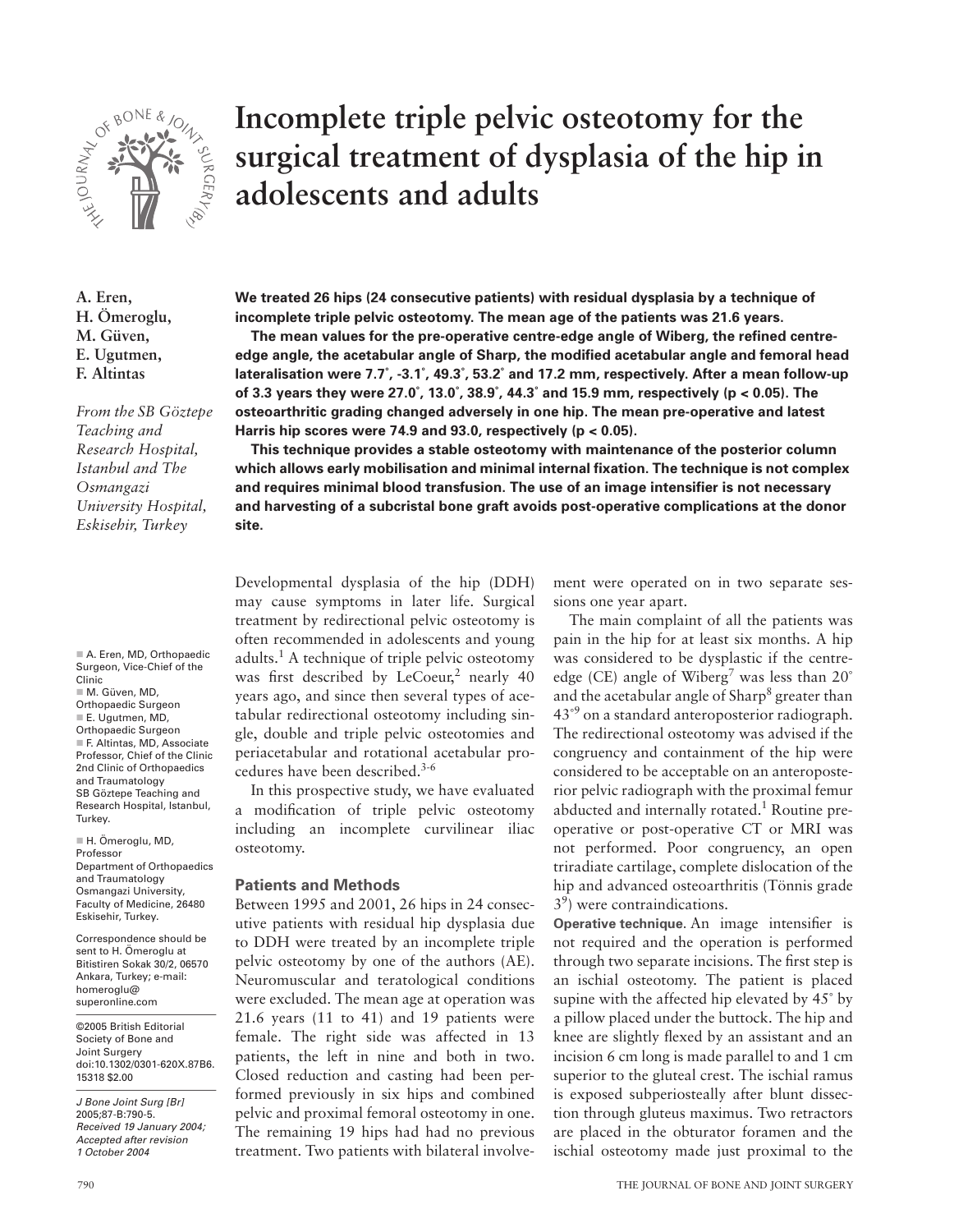

Diagram showing a) anteroposterior and b) lateral views of the surgical technique. 1, ischial osteotomy; 2, pubic osteotomy; 3, subcristal bone graft; and 4, iliac osteotomy. The grey line in Figure 1b represents the greenstick fracture produced after performing the iliac osteotomy.

origin of biceps femoris. A bone wedge, 7 to 8 mm wide based posterolaterally, is resected to facilitate later acetabular redirection (Fig. 1). The wound is closed without drainage.

The second part of the operation involves pubic and iliac osteotomies with acetabular redirection. The pillow is removed and an ilioinguinal incision 15 cm long is made along the anterior third of the iliac crest then on towards the pubic ramus. The lateral femoral cutaneous nerve is protected. Gluteus medius and minimus are sharply dissected and the lateral aspect of the iliac wing exposed subperiosteally. The abdominal and iliac muscles are not detached from the medial aspect of the iliac wing, but the medial and lateral aspects of the bony areas between the anterior superior (ASIS) and inferior (AIIS) iliac spines are exposed subperiosteally and two retractors placed into the sciatic notch. Tensor fascia lata is detached from the ASIS and the sartorius retracted medially. Rectus femoris is not detached. On the deep surface of iliopsoas the tendon is exposed and divided. The pubic ramus is exposed subperiosteally and two retractors placed under the ramus. The pubic osteotomy is 1 cm medial to the iliopubic eminence (Figs 1 and 2). A subcristal triangular curved bone graft is taken 1 to 2 cm posterior to the ASIS from the lateral aspect of the iliac wing using an oscillating saw. The size of the graft is related to the amount of correction and is usually about  $4 \times 4 \times 2$  cm (Figs 1, 2a and 2c). The iliac osteotomy is started 2 cm superior to the ASIS and is similar to that in a previously described combined pelvic osteotomy.10 A curvilinear cut is made parallel to the dome of the acetabulum proceeding posteriorly 1 cm above the sciatic notch into the body of the ischium where it terminates (Fig. 1). The first third of the osteotomy is performed using an oscillating saw followed by a curved sharp osteotome. Entering the acetabulum or sciatic notch should be avoided. It is possible to complete all of the medial and two-thirds of the lateral sides of the iliac osteotomy under direct vision. However, one-third of the distal part of the lateral side of the osteotomy is directed posterior to the joint capsule and into the body of the ischium without direct visualisation. The osteotomy is completed by producing a greenstick fracture in the remaining portion of the ischial body by opening the site of the iliac osteotomy and putting the limb in the 'figure-of-four' position (abduction and external rotation of the hip and flexion of the knee). The acetabulum is redirected to the desired position and the bone graft wedged into the osteotomy to maintain this (Fig. 3). A 2-mm Kirschner wire is used to fix the bone graft. After testing the movement of the hip and taking a radiograph, the wound is closed without drainage. Immobilisation of the hip is unnecessary. Partial weight-bearing (10 kg) with crutches and active movements of the hip are started on the third post-operative day. Full weight-bearing with crutches is allowed after radiological verification of bony healing, which usually occurs six to eight weeks after operation. **Radiological and clinical assessment.** All the pre-operative and the latest follow-up radiographs were assessed by one of the authors (HO) who was blinded to the clinical status of the patients. The most lateral point of the bony acetabular roof and of the subchondral sclerosis (sourcil) in an anteroposterior radiograph reflected the most lateral point of the anterior and middle/posterior portions of the acetab-

ulum in the transverse plane, respectively.<sup>11,12</sup> The CE angle of Wiberg<sup>7</sup> and the refined CE angle<sup>12</sup> were used to determine the cover of the anterior and middle/posterior areas of the femoral head. The acetabular angle of Sharp<sup>8</sup> and the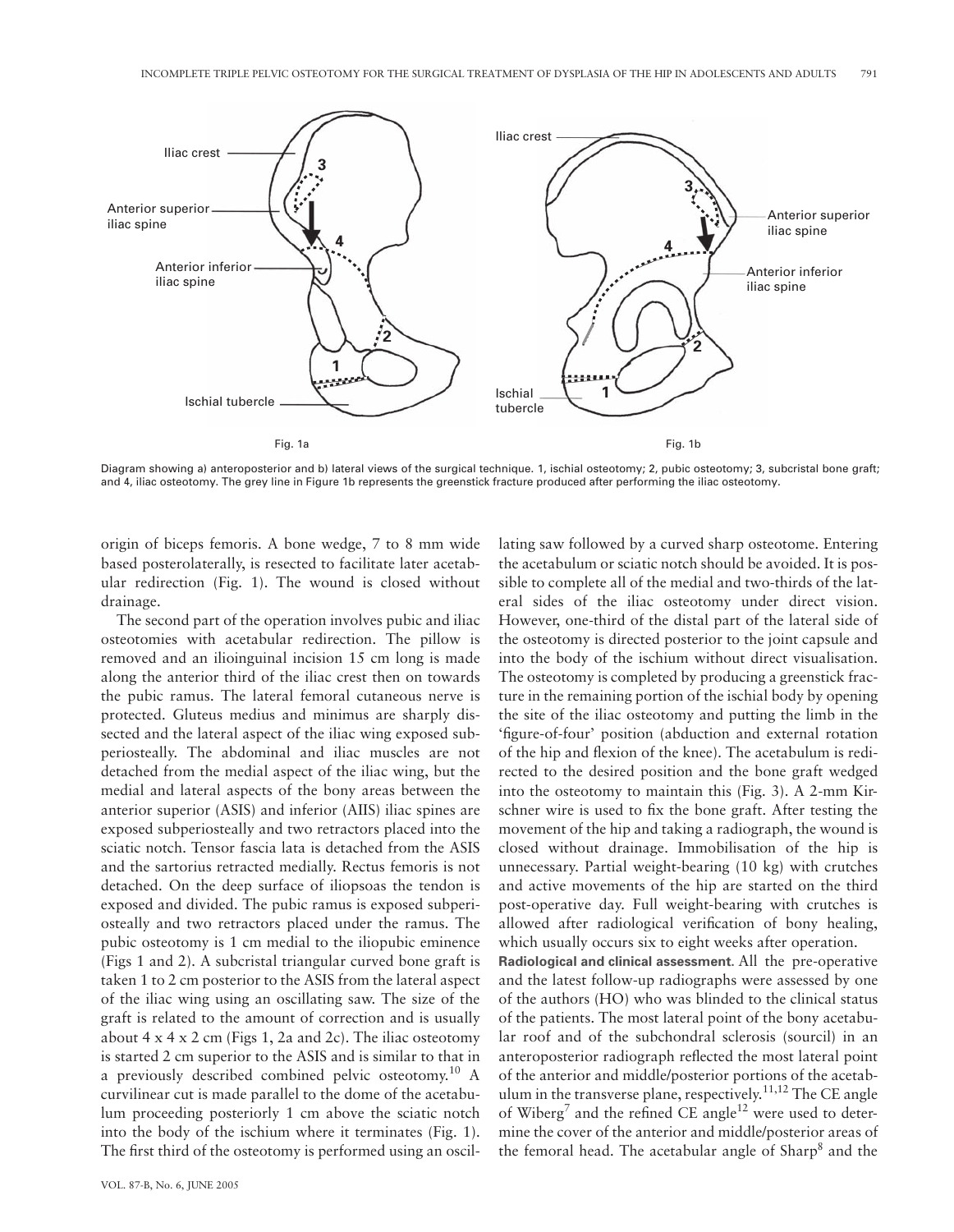

Photographs of the technique in a model of a pelvis showing a) anteroposterior, b) medial and c) lateral views of the left pelvis during iliac osteotomy after completion of the ischial and pubic osteotomies and harvesting of the subcristal bone graft.



Fig. 3

Post-operative three dimensional CT scan of the right hip of a 30-year-old woman showing acetabular redirection after the triangular bone graft has been wedged into the iliac osteotomy.

modified acetabular angle $^{13}$  were used to determine the slopes of the anterior and middle/posterior portions of the acetabulum. In the modified technique the most lateral point of the sourcil was used as the landmark.<sup>12,13</sup> Since all these methods are reported to have adequate levels of intraand inter-observer reliability,<sup>13,14</sup> an additional study was not done for this purpose. Lateralisation of the femoral head was measured as the distance in millimetres between the medial edge of the head and the ilioischial line.<sup>15</sup> Osteoarthritic changes were graded according to Tönnis.<sup>9</sup>

Clinical assessment of the hips using the Harris hip score,<sup>16</sup> was carried out by two of the authors (MG, EU) who were not primarily involved in the operations.

**Statistical analysis.** The *t*-test for paired samples compared the pre- and post-operative radiological parameters and the Wilcoxon signed-rank test was used for the comparison of the clinical scores. A p value of < 0.05 was considered to be significant.

#### **Results**

**Radiological and clinical.** The operating time was between 1.5 and 2.5 hours and the blood loss less than 400 ml in all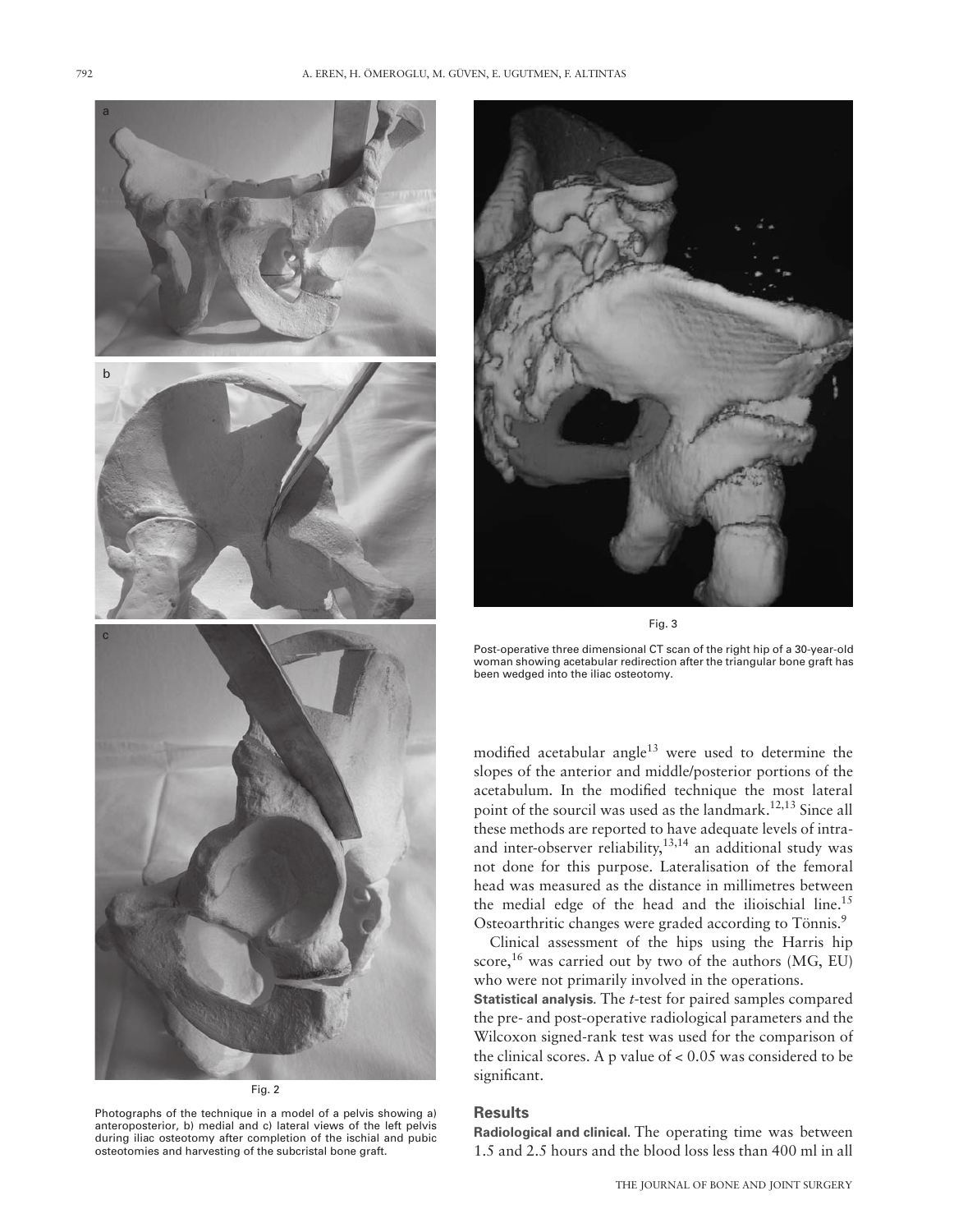

Fig. 4a

Fig. 4b

Anteroposterior pelvic radiographs of a woman with bilateral residual hip dysplasia a) pre-operative and b) at the latest follow-up. The right hip was operated on at 41 years of age with a follow-up of two years and the left at 40 years of age with a follow-up of three years. Both the centre-edge and acetabular angles are significantly improved in both hips.

**Table I.** The mean (SD, range; ˚) pre-operative and latest radiological and clinical parameters of the 26 hips

|                                                       | Pre-operative (SD; range) | Latest follow-up (SD; range) | p value |
|-------------------------------------------------------|---------------------------|------------------------------|---------|
| $CE^*$ angle of Wiberg' (°)                           | $7.7$ (6.5; -10 to 17)    | 27.0 (6.6; 10 to 36)         | < 0.001 |
| Refined CE angle <sup>12</sup> (°)                    | $-3.1$ (7.0; $-18$ to 14) | 13.0 (6.5; -6 to 25)         | < 0.001 |
| Acetabular angle of Sharp <sup>8</sup> (°)            | 49.3 (2.2; 45 to 54)      | 38.9 (4.0; 34 to 52)         | < 0.001 |
| Modified acetabular angle <sup>13</sup> (°)           | 53.2 (2.7; 48 to 58)      | 44.3 (3.8; 38 to 56)         | < 0.001 |
| Lateralisation of the femoral head <sup>15</sup> (mm) | 17.2 (5.1; 9 to 27)       | 15.9 (4.6; 8 to 26)          | 0.032   |
| Harris hip score <sup>16</sup>                        | 74.9 (9.3; 53 to 86)      | 93.0 (6.5; 77 to 100)        | < 0.001 |

\* CE, centre-edge

patients. An additional proximal femoral varus osteotomy was performed in one patient and a trochanteric advancement osteotomy in another at the same session. The mean follow-up period for the 26 hips was 3.3 years  $\pm$  1.6 (2 to 7.5).

There was a statistically significant difference between the mean values of all the pre-operative and latest radiological parameters (Table I; Figs 4 and 5). Improvement in the CE angle was seen in all hips and in the acetabular angle in all but one hip. The CE angle was considered to be pathological  $( $20^\circ$ )$  in all hips pre-operatively, but in only two at the latest follow-up. The acetabular angle was also considered to be pathological (> 43˚) in all hips pre-operatively, and in only two at the latest follow-up. Lateralisation of the femoral head was reduced in 15 hips and unchanged in four. In the remaining seven hips, it increased.

Pre-operatively, seven hips had grade-0 osteoarthritis, 18 grade 1 and one grade 2 according to Tönnis.<sup>9</sup> At the latest follow-up all but one hip had the same pre-operative osteoarthritic grading. In this hip, which became infected, the grading decreased from 0 pre-operatively to 2 at 3.5 years after operation.

The difference between the pre-operative and latest mean values of the Harris hip scores was also statistically signifi-



Fig. 5a

Fig. 5b

Anteroposterior radiographs of the right hip of a woman who was operated on at 34 years of age because of unilateral hip dysplasia a) pre-operative and b) at the latest follow-up. Two years after surgery there was significant improvement in the cover of the lateral femoral head and in the acetabular slope.

cant (Table I). The clinical scores of all the hips improved. Pre-operatively, eight hips were graded as good, 13 as fair and five as poor. At the latest assessment 18 hips were rated excellent, seven good and one fair.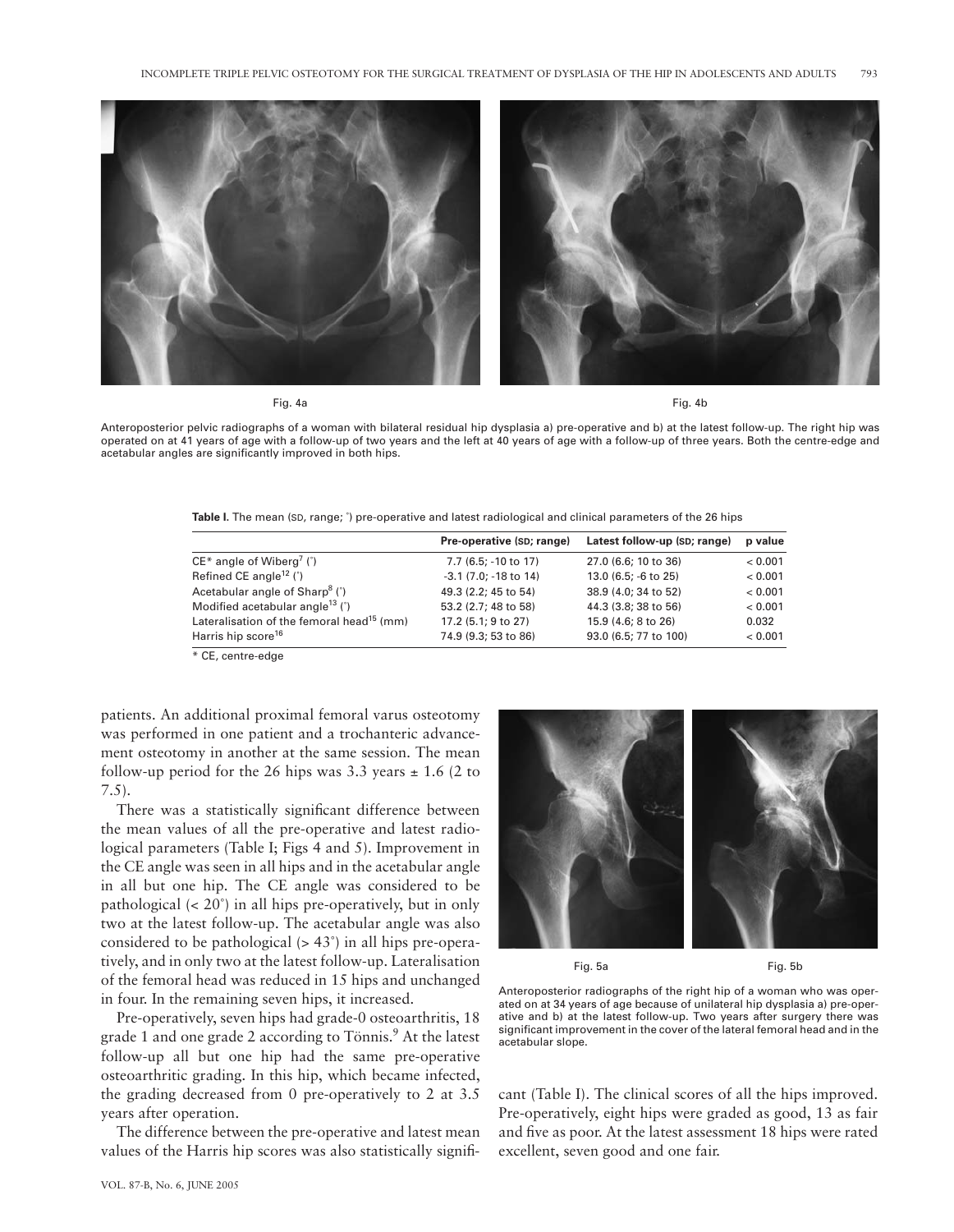**Complications.** Deep-wound infection was seen in one patient at three months after operation. It resolved after surgical drainage and appropriate antibiotics. An intraoperative intra-articular fracture and asymptomatic nonunion of the ischial osteotomy were seen in one patient. However, the clinical assessment was considered to be excellent at 4.5 years after operation. Numbness in the distribution of the lateral femoral cutaneous nerve was noted in 11 patients but resolved completely in all within a year. Heterotopic ossification was not seen, and further surgery not performed in any of the hips.

#### **Discussion**

The most common useful site of correction for joint preservation in a congruous dysplastic hip is the periacetabular region where different types of pelvic osteotomy can be performed.17

To our knowledge, an incomplete iliac osteotomy has not been described for treating hip dysplasia in adolescents and adults. The acetabulum can be shifted anteriorly, laterally and inferiorly and it is possible to re-orientate and deepen it. A mean follow-up of nearly 3.5 years may be considered to be a shortcoming of our study, but we believe that the initial radiological and clinical results are significant.

There is a global primary deformity in acetabular dysplasia with poor anterior, lateral and posterior cover of the femoral head and not simply anterolateral acetabular maldirection, as is commonly assumed.<sup>18</sup> The radiological results of our study showed that both the cover of the femoral head and slope of the acetabulum were significantly improved by this technique. However, when comparing the anterior and middle/posterior portions of the acetabulum the anterior correction seemed to be slightly better. This means that the osteotomy slightly retroverts the acetabulum while redirecting it. It is claimed that hips with a significant high or low degree of acetabular and femoral anteversion are unstable and thereby more prone to osteoarthritic changes.19 We do not have data comparing pre- and post-operative acetabular anteversion in our series, but we think that any decrease in acetabular anteversion due to the osteotomy is not significant since none of the patients had significant pain, clinical signs of hip instability or early radiological degenerative changes at the latest follow-up. When performing the osteotomy it appears that the more dysplastic the hip, the greater the risk of decreasing the acetabular anteversion due to the need for more acetabular redirection. We consider that this problem can be overcome by completing the iliac osteotomy towards the sciatic notch to control the acetabular anteversion in such hips, but have never undertaken such a modification.

Our technique reduced lateralisation of the femoral head in nearly two-thirds of the cases. The achievement of slight medial displacement of the centre of rotation of the hip may be an advantage.

Overcorrection after acetabular redirection may lead to impingement laterally, bringing the fovea into the weight-

bearing area.<sup>20</sup> In such hips the CE angle is  $> 40^{\circ}$ . We did not see this and suggest that the technique provides controlled correction because of preservation of the posterior column. The clinical results are encouraging. Worsening of the osteoarthritic status was not encountered except in one hip.

The main advantage of this technique over other methods of triple pelvic osteotomy is the maintenance of an intact posterior column. This provides a stable osteotomy and allows minimal internal fixation and early post-operative mobilisation.<sup>21</sup> Because the sciatic notch is not entered, damage to neurovascular structures is less likely. The iliac osteotomy is stable enough such that only one Kirschner wire is needed for fixation and early mobilisation, partial weight-bearing and active hip movements are strongly recommended, since perfect stability of the iliac osteotomy is present even without fixation in almost all cases. We plan to modify the technique by avoiding internal fixation and secondary operations for the removal of pins.

The dimensions of the true pelvis are not impaired if the posterior column is left intact, thus allowing unimpaired vaginal delivery.<sup>21</sup> Our first patient with a follow-up of  $7.5$ years subsequently had three children, all of whom were delivered normally.

The main advantage of this technique compared with periacetabular<sup>22</sup> and rotational acetabular osteotomies<sup>23</sup> is its simplicity. The learning curve is not long, special instruments are not required, minimal blood transfusion is needed and there is no exposure to radiation.

There are four technical details which should be emphasised.

1) A small bone wedge is excised at the ischial osteotomy to facilitate acetabular redirection. This does not cause significant healing problems. Only one of our patients had nonunion of the ischial osteotomy.

2) The harvesting technique of the subcristal iliac bone graft avoids post-operative discomfort at the donor site and is cosmetic. No patient complained of the morbidity at the donor site.

3) The muscles and periosteum are not stripped from the medial aspect of the ilium and sartorius and rectus femoris are not detached. We believe that avoidance of unnecessary soft-tissue detachment may decrease intra-operative blood loss, avoid heterotopic ossification and facilitate post-operative rehabilitation.

4) The entire procedure can be performed with the patient supine and an adequate operative field for the ischial osteotomy can be obtained by placing a pillow under the buttock on the affected side.

Incomplete triple osteotomy is an effective technique for the treatment of residual hip dysplasia in adolescents and adults before advanced osteoarthritis develops. Although the initial radiological and clinical results seem to be satisfactory, long-term follow-up studies are needed.

No benefits in any form have been received or will be received from a commercial party related directly or indirectly to the subject of this article.